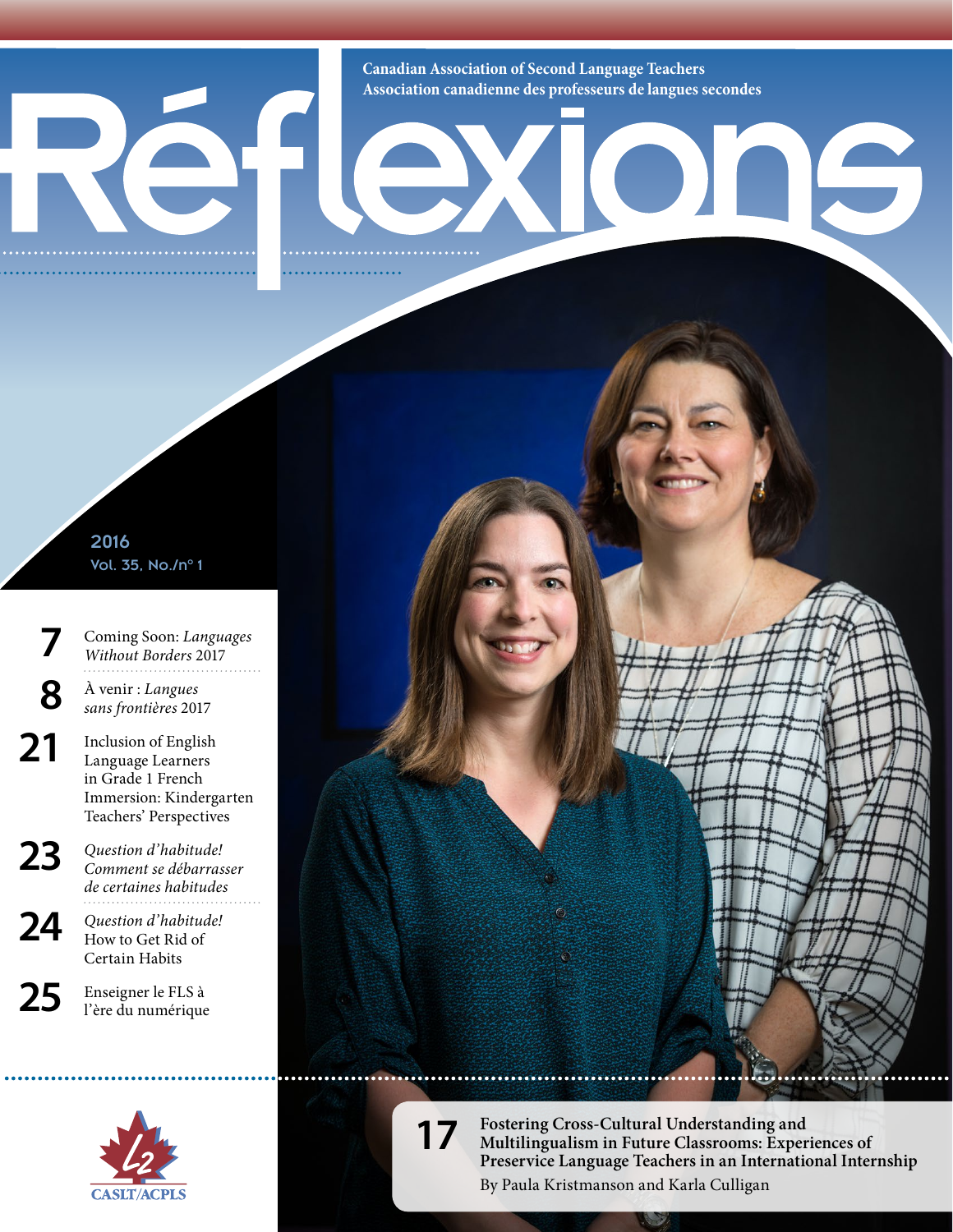# Réflexions

#### **2016 Volume 35, Number / numéro 1**

**Canadian Association of Second Language Teachers (CASLT) / Association canadienne des professeurs de langues secondes (ACPLS)** 2490, promenade Don Reid Drive Ottawa, Ontario K1H 1E1

1-877-727-0994 • [www.caslt.org](http://www.caslt.org) • [admin@caslt.org](mailto:admin%40caslt.org?subject=)

#### Board of Directors • Conseil d'administration

Jim Murphy, Janice Aubry, Gillian Blackmore, Stéphane Lacroix, Maureen Smith, Enrica Piccardo, Caroline Turnbull.

#### National Council • Conseil national

- AB: Marnie Beaudoin [marnie.beaudoin@epsb.ca](mailto:marnie.beaudoin%40epsb.ca?subject=)
- BC: Stacey Sveistrup – [ssveistrup@vsb.bc.ca](mailto:ssveistrup%40vsb.bc.ca?subject=)
- MB: Walter Nikkel [wnikkel@retsd.mb.ca](mailto:wnikkel%40retsd.mb.ca?subject=)
- NB: Chantal Lafargue – [chantal.lafargue@nbed.nb.ca](mailto:chantal.lafargue%40nbed.nb.ca?subject=)
- NL: Lisa Browne Peters [lisabrownepeters@](mailto:lisabrownepeters%40cdli.ca?subject=)nlesd.ca
- NS: Elaine Melanson – [melansea@gov.ns.ca](mailto:melansea%40gov.ns.ca?subject=)
- NT: Elizabeth Monroe [emonroe@theedge.ca](mailto:emonroe%40theedge.ca?subject=) NU: Josianne Beaumont – [JBeaumont@gov.nu.ca](mailto:JBeaumont%40gov.nu.ca?subject=)
- ON: France Dupuis – [france.dupuis@cdsbeo.on.ca](mailto:france.dupuis%40cdsbeo.on.ca?subject=)
- PE: Deneen Gallant-Norring –
- [dagallant-norring@edu.pe.ca](mailto:dagallant-norring%40edu.pe.ca?subject=)
- QC: Terry Price – [pleasecomehome@gmail.com](mailto:pleasecomehome%40gmail.com?subject=)
- SK: Linda Osborne – [linda.osborne@gov.sk.ca](mailto:linda.osborne%40gov.sk.ca?subject=)
- YT: Yann Herry – [Yann.Herry@yesnet.yk.ca](mailto:Yann.Herry%40yesnet.yk.ca?subject=)

#### ISSN 1483-8400

Publication Mail Agreement No. 40846073

## Copyright • Droits d'auteur

CASLT authorizes the reproduction of articles on the condition that the author's name, the name of *Réflexions*, as well as the volume and number are clearly identified on each page of the copies. • L'ACPLS autorise la reproduction des articles à condition que le nom de l'auteur et de *Réflexions*, ainsi que le volume et le numéro soient clairement indiqués sur chaque copie.

#### Disclaimer • Avis de non-responsabilité

Opinions expressed by authors are their own and not necessarily those of the Board of Directors of CASLT. • Les articles publiés reflètent l'opinion des auteurs et non forcément celle du conseil d'administration de l'ACPLS.

Use of the masculine in this publication is generic and applies to both men and women. • L'utilisation du masculin dans cette publication pour désigner des personnes renvoie aussi bien à des femmes qu'à des hommes.

## Would you like to publish an article in Réflexions?

Our readers are looking for:

- Articles that are interesting, thought provoking, timely, practical, informative, concise, complete, and current
- Texts written by leading educators
- Reports on effective programs and practices
- Reports summarizing action research projects in the field of language teaching and learning or on current language-related events

We are looking for articles of about 1,150 words written for:

- Practicing K–12 educators, practicing second-language classroom teachers — French, English, and other languages
- Researchers in second-language teaching and learning in various university settings
- Student teachers enrolled in faculties of education
- People interested in second-language learning development

For more information, consult our *Guidelines for Writers* on CASLT's website at [www.caslt.org/what-we-do/publications-reflexions\\_](http://www.caslt.org/what-we-do/publications-reflexions_guidelines_writers_en.php) [guidelines\\_writers\\_en.php](http://www.caslt.org/what-we-do/publications-reflexions_guidelines_writers_en.php) or email us at communications[@caslt.org](mailto:communications%40caslt.org?subject=).

## Vous aimeriez publier un article dans Réflexions?

Nos lecteurs recherchent :

- des articles pertinents, pratiques, informatifs, concis et complets, sur des sujets d'actualité, susceptibles de piquer l'intérêt et d'engager une réflexion;
- des textes provenant de professionnels renommés en éducation;
- des rapports au sujet de programmes et de méthodes efficaces;
- des études relatives à des ressources et à des activités récentes ainsi qu'à l'enseignement des langues.

Nous recherchons des textes comportant un maximum de 1150 mots qui s'adressent à :

- $\bullet$  des enseignantes et enseignants de la maternelle à la 12<sup>e</sup> année et de langues secondes – français, anglais et autres langues;
- des chercheurs rattachés à divers milieux universitaires, spécialisés dans l'apprentissage et l'enseignement d'une langue seconde;
- des étudiants inscrits à une faculté d'éducation;
- des personnes qui s'intéressent au développement de l'apprentissage d'une langue seconde.

Pour plus d'informations, consultez les *Lignes directrices à l'intention des rédacteurs* sur le site de l'ACPLS à l'adresse [www.caslt.org/](www.caslt.org/what-we-do/publications-reflexions_guidelines_writers_fr.php) [what-we-do/publications-reflexions\\_guidelines\\_writers\\_fr.php](www.caslt.org/what-we-do/publications-reflexions_guidelines_writers_fr.php) ou contactez-nous par courriel à communication[s@caslt.org.](mailto:communications%40caslt.org?subject=)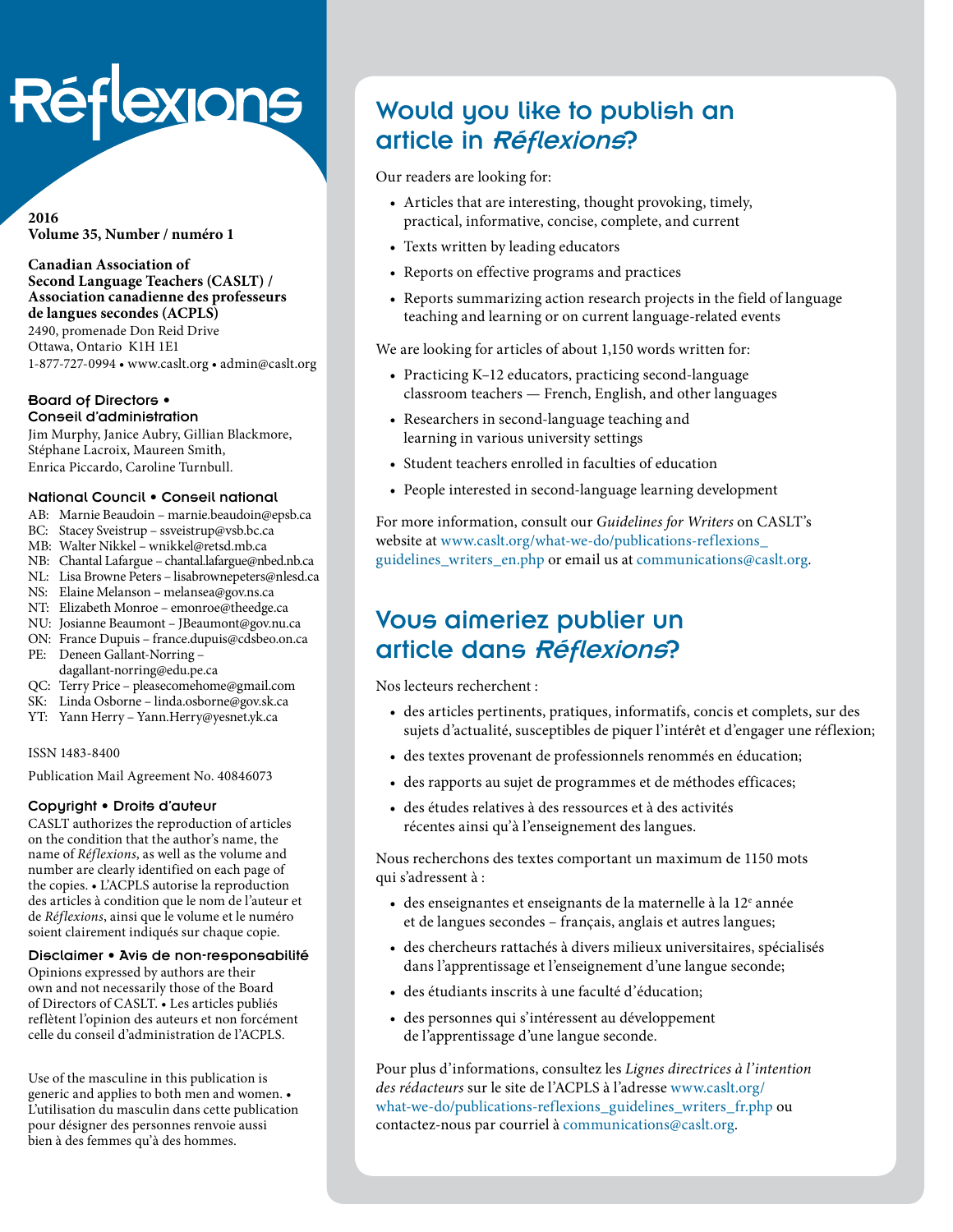- President's Message
- Message du président

## CASLT News • Nouvelles de l'ACPLS

- CASLT Adds Strings to Its Bow
- L'ACPLS ajoute des cordes à son arc
- CASLT Awards
- Prix de l'ACPLS
- Coming Soon: *Languages Without Borders*<sup>2017</sup>
- A venir : *Langues sans frontières* 2017
- CASLT and ACTFL: Second-Language Neighbours with Much in Common
- L'ACPLS et l'ACTFL : qui se ressemblent s'assemblent

## CASLT Community • La communauté de l'ACPLS

- CAJLE Conference: Vancouver August 2015
- Conférence CAJLE : Vancouver août 2015

## Feature Articles • Articles vedettes

- Fostering Cross-Cultural Understanding and Multilingualism in Future Classrooms: Experiences of Preservice Language Teachers in an International Internship
- Inclusion of English Language Learners in Grade 1 French Immersion: Kindergarten Teachers' Perspectives

## Teachers' Lounge • Le coin des professeurs

- *Question d'habitude! Comment se débarrasser de certaines habitudes*
- *Question d'habitude!* How to Get Rid of Certain Habits
- Enseigner le FLS à l'ère du numérique
- Upcoming Events Événements à venir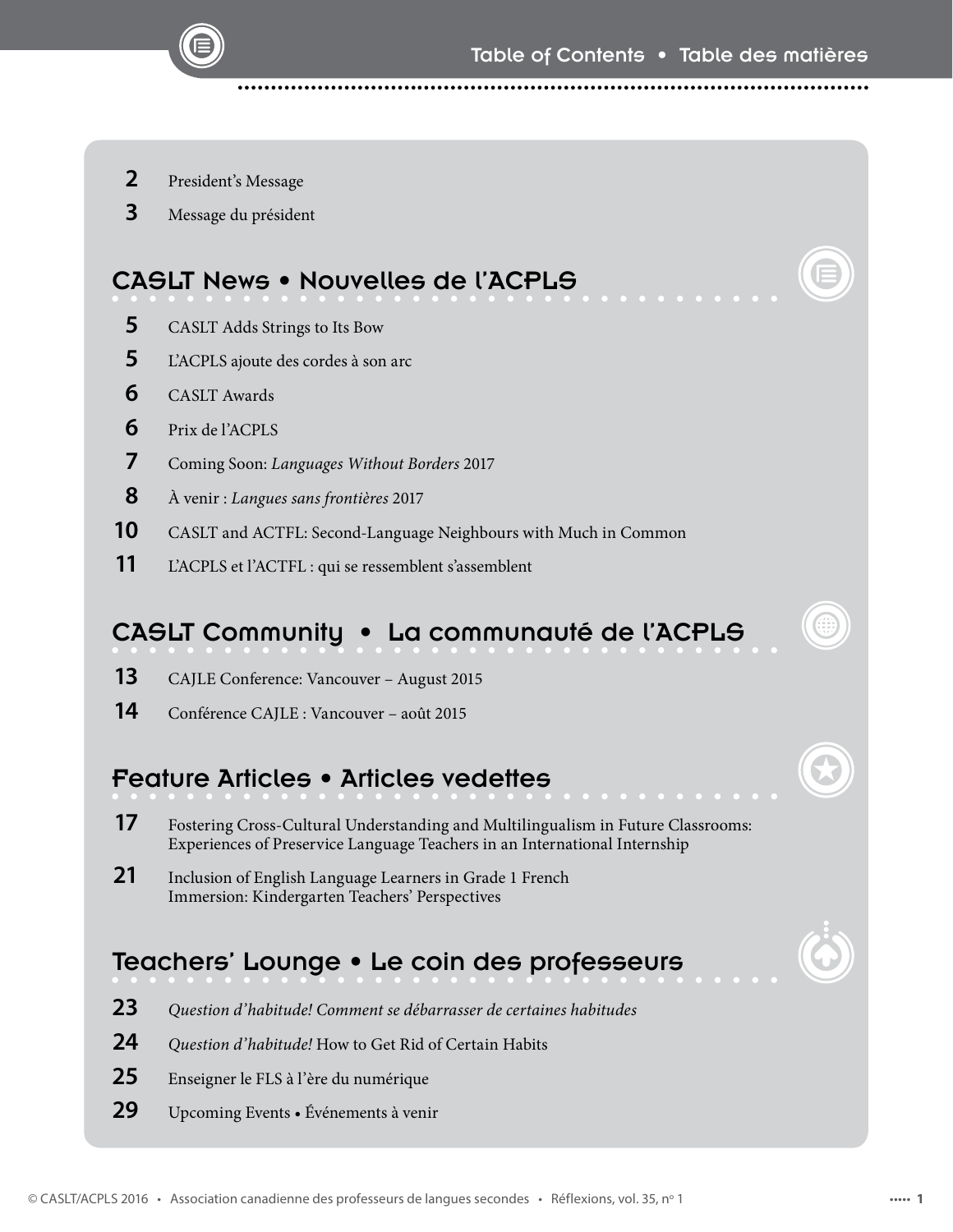

*"You've got to think about big things while you're doing small things, so that all the small things go in the right direction." —Alvin Toffler* 

Teetings and Happy New<br>
Year to our membership.<br>
Is my sincere hope that 20<br>
brings many positive outcomes Year to our membership. It is my sincere hope that 2016 brings many positive outcomes for you and your loved ones. As the concept of being in a new year slowly ebbs and fades away, one cannot help but reflect on how the years appear to meld together and become somewhat of a blur.

In 2015, CASLT reviewed its strategic plan, looking to develop a new plan that would carry us forward to 2019 and beyond. The Board of Directors met and began the process in the spring of 2015 and completed the plan during the annual summer board meeting. Thank you to all who had a hand in developing it. We believe it to be very concise, touching on those strategic areas that will allow CASLT to continue to flourish as an organization and meet its ongoing mandate:

*"CASLT encourages excellence in second and additional language teaching and learning throughout Canada by creating opportunities for professional development, by encouraging research, and by facilitating the sharing of information and the exchange of ideas among second language educators."*

With this in mind, the Board organized the plan under five broad pillars that it felt best encompassed the strengths of the organization.

## **1. Promotion and Advocacy**

CASLT has long played a strategic role in promotion and advocacy for second language teaching and learning in Canada. With our new strategies, our organization will continue to promote the importance of second language education in all languages. We advocate as well for the advancement of language teaching and learning in a Canadian plurilingual context with French and English as official languages. We do this through the many programs and resources we offer, through our promotional campaigns and advocacy messages, through our many networks and funding partners provincially and federally, through our National Council, and through you, our members, who help support our role and our intentions. CASLT relies on its relationship with government, key organizations, and the public in the promotion of and advocacy for second language learning.

## **2. Professional Development**

Professional development has been recognized as a growth area for CASLT and its members. We therefore have a plan for professional development in response to the needs of our members. We also share the many professional development activities that may be of interest to our members all over the country: conferences, forums, professional literature, web events, and a myriad of other possibilities. Lastly, we identified the need to ensure that we provide information about current and emerging (and existing) trends in language



**Jim Murphy CASLT's President / Président de l'ACPLS**

education and share these trends through our various networks and PD sessions. We have several projects under development that will help to successfully reach these goals that we will promote to our membership as soon as they are ready to go.

## **3. Research**

Research continues to be a linchpin in our strategic direction. Current research often dictates the nature and direction of our many projects and activities and CASLT plays a vital role by sharing current research and by facilitating the application of research to pedagogy. We therefore work closely with researchers and research agencies to disseminate the most recent research and to sponsor research projects valuable to second language educators.

## **4. Exchange of Information and Ideas**

Through its mandate and mission — and thanks to the hard work of volunteers and staff — CASLT has established a contiguous network of agencies,